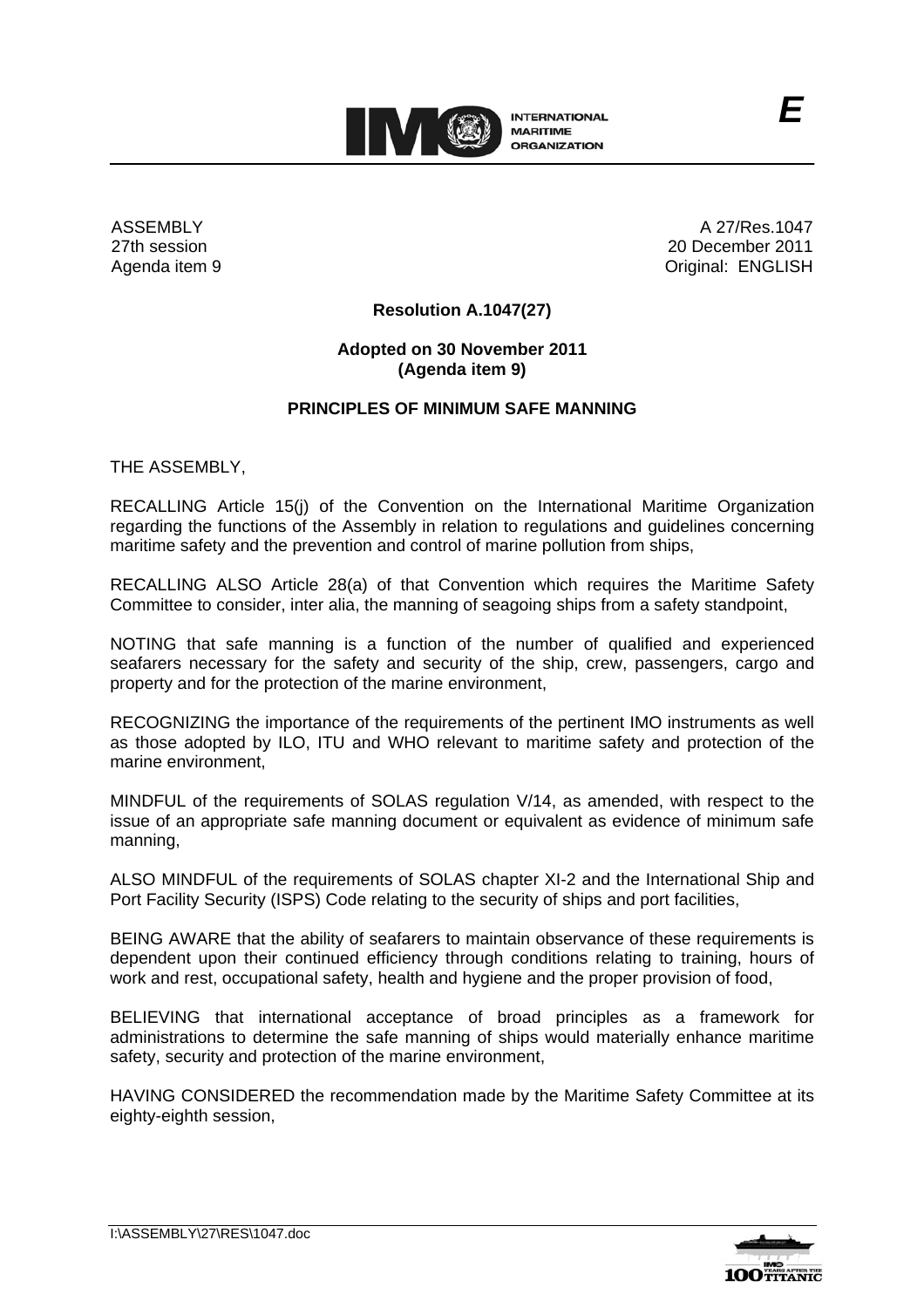1. ADOPTS the Principles of Minimum Safe Manning, consisting of *Guidelines for the application of principles of safe manning*; *Guidelines for determination of minimum safe manning*; *Responsibilities in the application of principles of minimum safe manning*; *Guidance on contents and model form of minimum safe manning document* and *Framework for determining minimum safe manning*, as set out in Annexes 1, 2, 3, 4 and 5, respectively, to the present resolution;

2. RECOMMENDS that Governments, in establishing the minimum safe manning levels for ships flying their country's flag, observe the principles set out in Annex 1 and the procedures set out in Annex 5 and take into account the guidelines set out in Annexes 2 and 3;

3. URGES Governments to ensure that minimum safe manning documents contain, as a minimum, the information set out in Annex 4;

4. URGES FURTHER Governments, when exercising port State control functions under international conventions in force with respect to foreign ships visiting their ports, to regard compliance with minimum safe manning documents as evidence that such ships are safely manned;

5. REQUESTS the Maritime Safety Committee to keep this resolution under review and to amend its provisions as necessary;

6. REVOKES resolutions A.890(21) and A.955(23).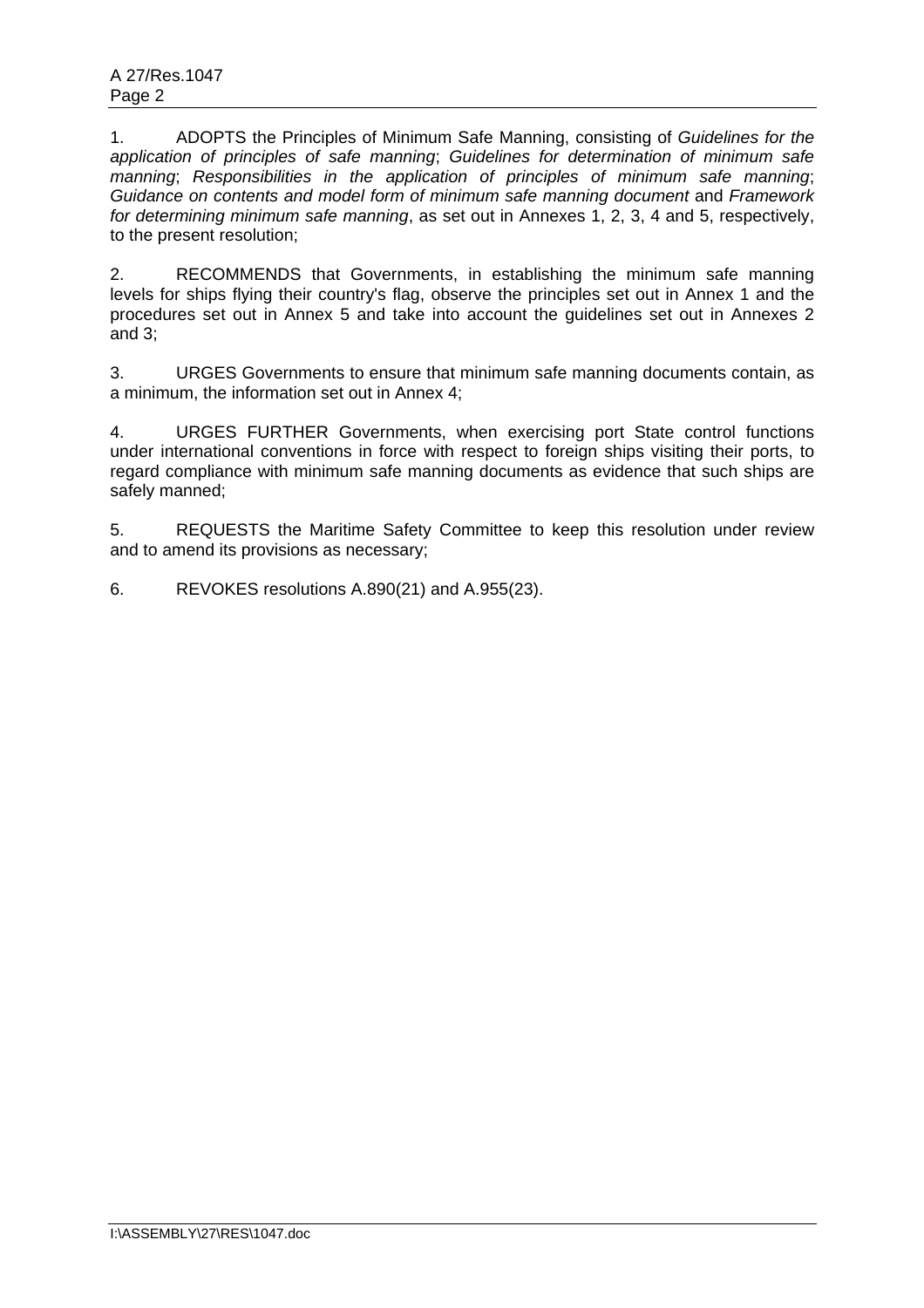## **GUIDELINES FOR THE APPLICATION OF PRINCIPLES OF MINIMUM SAFE MANNING**

## **1 Introduction**

1.1 These Guidelines should be used in applying the principles of minimum safe manning set out in section 3 to ensure the safe operation of ships to which article III of the 1978 STCW Convention, as amended, applies, and the security of ships to which chapter XI-2 of the 1974 SOLAS Convention, as amended, applies, and for the protection of the marine environment.

1.2 The Administration may retain or adopt arrangements which differ from the provisions herein recommended and which are especially adapted to technical developments and to special types of ships and trades. However, at all times the Administration should satisfy itself that the detailed manning arrangements ensure a degree of safety at least equivalent to that established by these Guidelines.

# **2 Objectives**

The objectives of these Guidelines are to ensure that a ship is sufficiently, effectively and efficiently manned to provide safety and security of the ship, safe navigation and operations at sea, safe operations in port, prevention of human injury or loss of life, the avoidance of damage to the marine environment and to property, and to ensure the welfare and health of seafarers through the avoidance of fatigue. These objectives can be achieved through the following:

- .1 adoption of a goal-based approach;
- .2 standard procedures for effective implementation; and
- .3 effective enforcement.

# **3 Principles of minimum safe manning**

3.1 The following principles should be observed in determining the minimum safe manning of a ship:

- .1 the capability to:
	- .1 maintain safe navigational, port, engineering and radio watches in accordance with regulation VIII/2 of the 1978 STCW Convention, as amended, and also maintain general surveillance of the ship;
	- .2 moor and unmoor the ship safely;
	- .3 manage the safety functions of the ship when employed in a stationary or near-stationary mode at sea;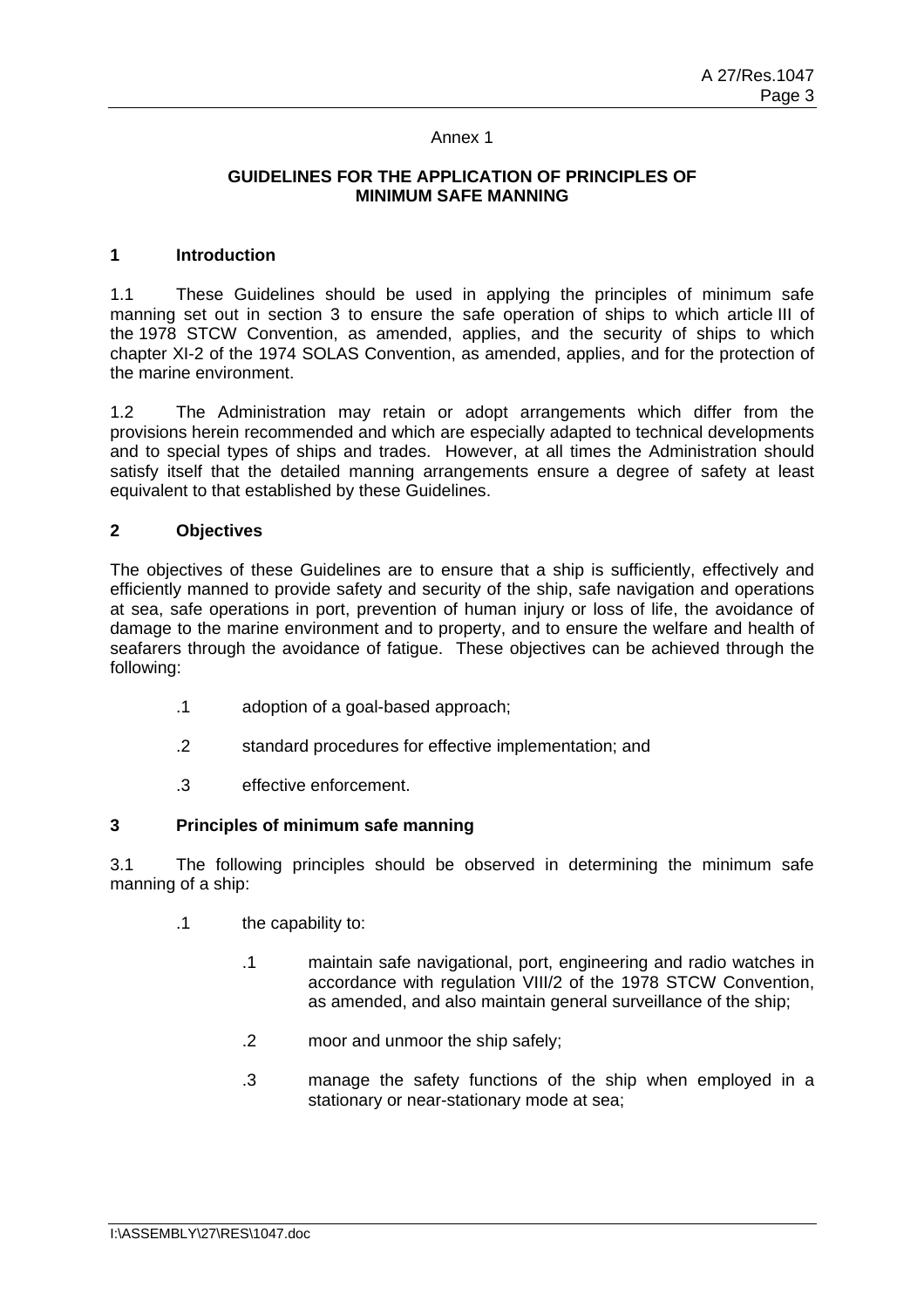- .4 perform operations, as appropriate, for the prevention of damage to the marine environment;
- .5 maintain the safety arrangements and the cleanliness of all accessible spaces to minimize the risk of fire;
- .6 provide for medical care on board ship;
- .7 ensure safe carriage of cargo during transit;
- .8 inspect and maintain, as appropriate, the structural integrity of the ship; and
- .9 operate in accordance with the approved Ship's Security Plan; and
- .2 the ability to:
	- .1 operate all watertight closing arrangements and maintain them in effective condition, and also deploy a competent damage control party;
	- .2 operate all onboard fire-fighting and emergency equipment and life-saving appliances, carry out such maintenance of this equipment as is required to be done at sea, and muster and disembark all persons on board; and
	- .3 operate the main propulsion and auxiliary machinery including pollution prevention equipment and maintain them in a safe condition to enable the ship to overcome the foreseeable perils of the voyage.

3.2 The following onboard functions, when applicable, should also be taken into account:

- .1 ongoing training requirements for all personnel, including the operation and use of fire-fighting and emergency equipment, life-saving appliances and watertight closing arrangements;
- .2 specialized training requirements for particular types of ships and in instances where crew members are engaged in shipboard tasks that cross departmental boundaries;
- .3 provision of proper food and drinking water;
- .4 need to undertake emergency duties and responsibilities; and
- .5 need to provide training opportunities for entrant seafarers to allow them to gain the training and experience needed.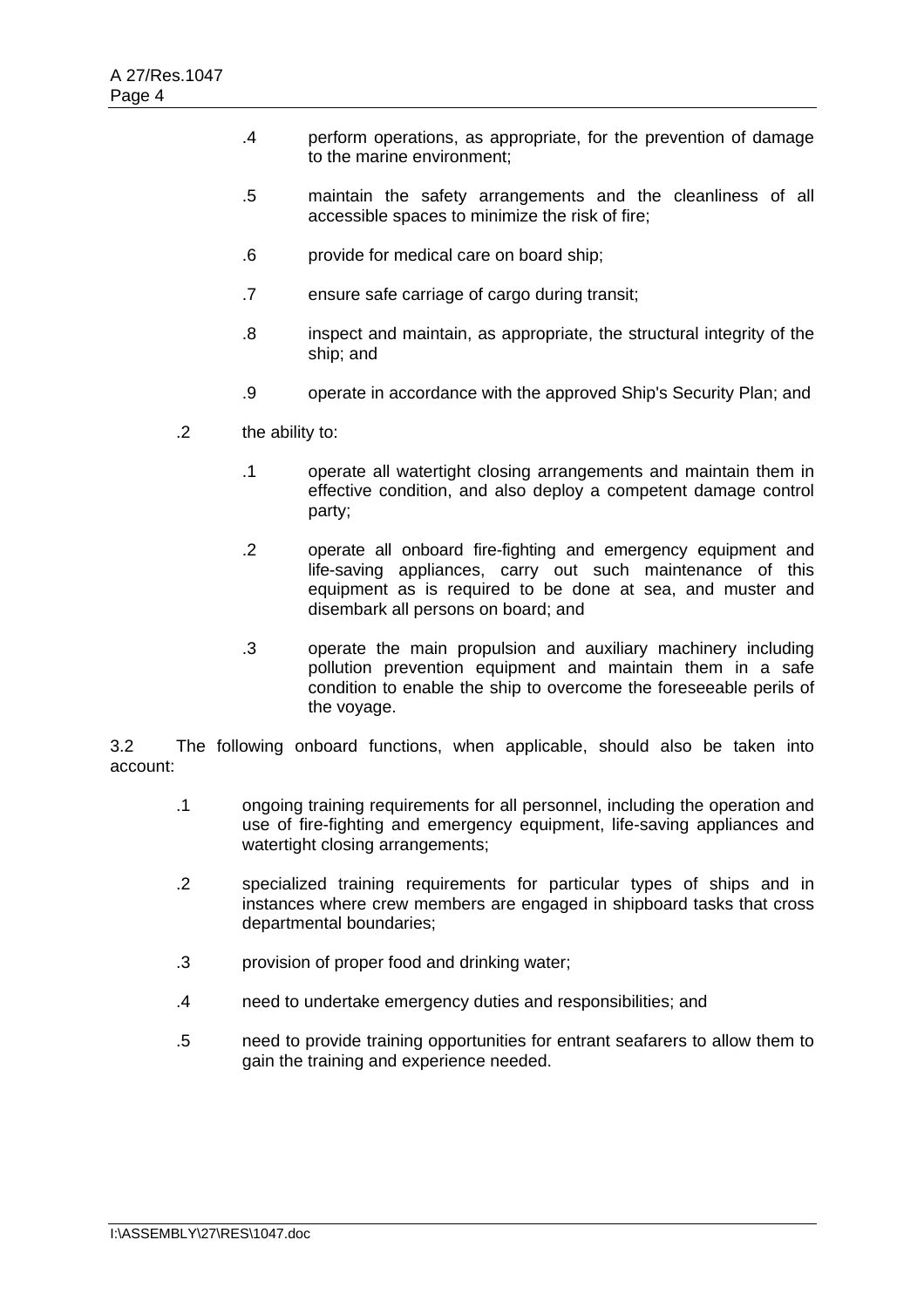## **GUIDELINES FOR DETERMINATION OF MINIMUM SAFE MANNING**

1.1 The minimum safe manning of a ship should be established taking into account all relevant factors, including the following:

- .1 size and type of ship;
- .2 number, size and type of main propulsion units and auxiliaries;
- .3 level of ship automation;
- .4 construction and equipment of the ship;
- .5 method of maintenance used;
- .6 cargo to be carried;
- .7 frequency of port calls, length and nature of voyages to be undertaken;
- .8 trading area(s), waters and operations in which the ship is involved;
- .9 extent to which training activities are conducted on board;
- .10 degree of shoreside support provided to the ship by the company;
- .11 applicable work hour limits and/or rest requirements; and
- .12 the provisions of the approved Ship's Security Plan.

1.2 The determination of the minimum safe manning of a ship should be based on performance of the functions at the appropriate level(s) of responsibility, as specified in the STCW Code, which include the following:

- .1 navigation, comprising the tasks, duties and responsibilities required to:
	- .1 plan and conduct safe navigation;
	- .2 maintain a safe navigational watch in accordance with the requirements of the STCW Code;
	- .3 manoeuvre and handle the ship in all conditions; and
	- .4 moor and unmoor the ship safely;
- .2 cargo handling and stowage, comprising the tasks, duties and responsibilities required to plan, monitor and ensure safe loading, stowage, securing, care during the voyage and unloading of cargo to be carried on the ship;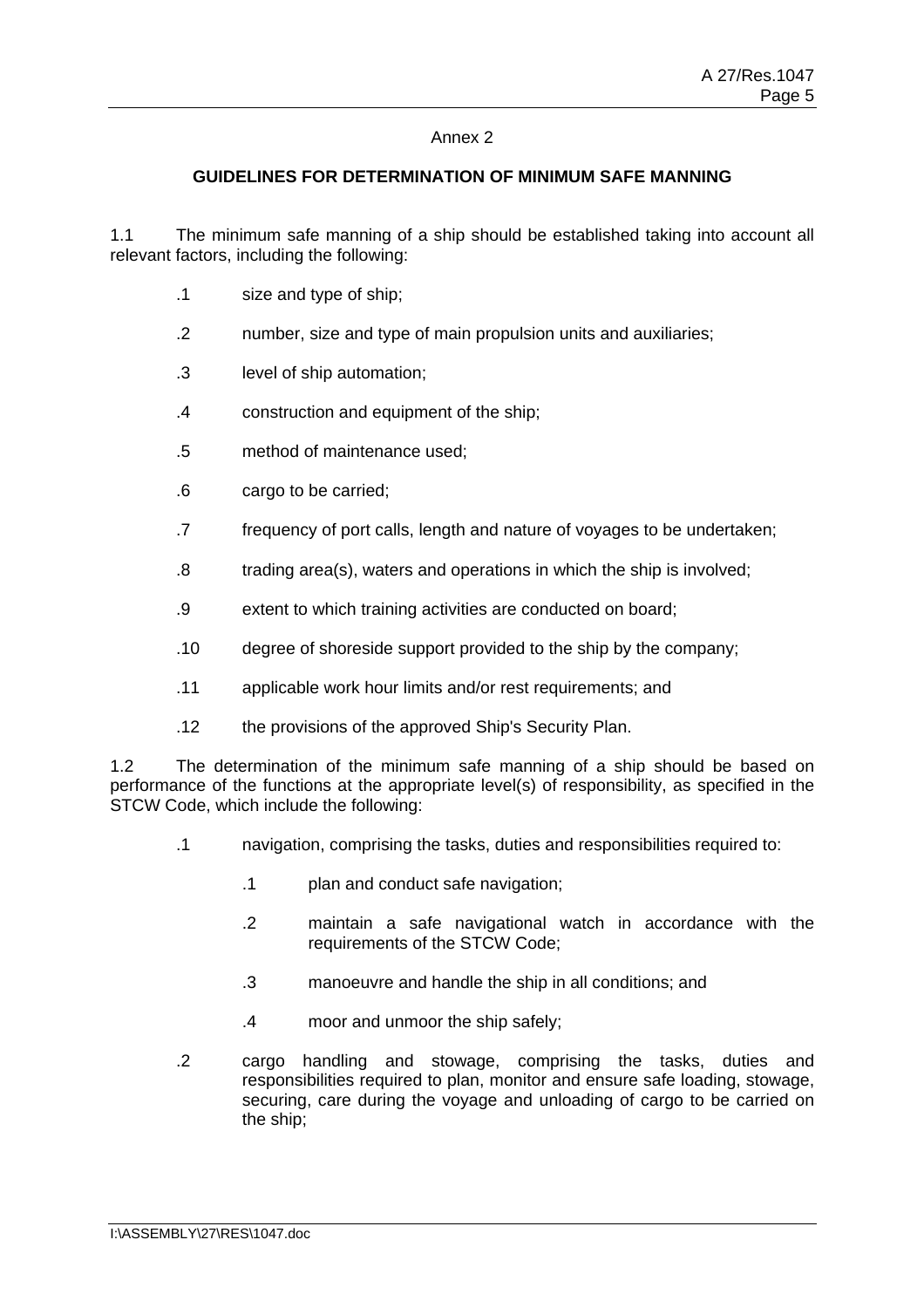- .3 operation of the ship and care for persons on board, comprising the tasks, duties and responsibilities required to:
	- .1 maintain the safety and security of all persons on board and keep life-saving, fire-fighting and other safety systems in operational condition;
	- .2 operate and maintain all watertight closing arrangements;
	- .3 perform operations, as appropriate, to muster and disembark all persons on board;
	- .4 perform operations, as appropriate, to ensure protection of the marine environment;
	- .5 provide for medical care on board the ship; and
	- .6 undertake administrative tasks required for the safe operation and the security of the ship;
- .4 marine engineering, comprising the tasks, duties and responsibilities required to:
	- .1 operate and monitor the ship's main propulsion and auxiliary machinery and evaluate the performance of such machinery;
	- .2 maintain a safe engineering watch in accordance with the requirements of the STCW Code;
	- .3 manage and perform fuel and ballast operations; and
	- .4 maintain safety of the ship's engine equipment, systems and services;
- .5 electrical, electronic and control engineering, comprising the tasks, duties and responsibilities required to:
	- .1 operate the ship's electrical and electronic equipment; and
	- .2 maintain the safety of the ship's electrical and electronic systems;
- .6 radiocommunications, comprising the tasks, duties and responsibilities required to:
	- .1 transmit and receive information using the radio equipment of the ship;
	- .2 maintain a safe radio watch in accordance with the requirements of the ITU Radio Regulations and the 1974 SOLAS Convention, as amended; and
	- .3 provide radio services in emergencies; and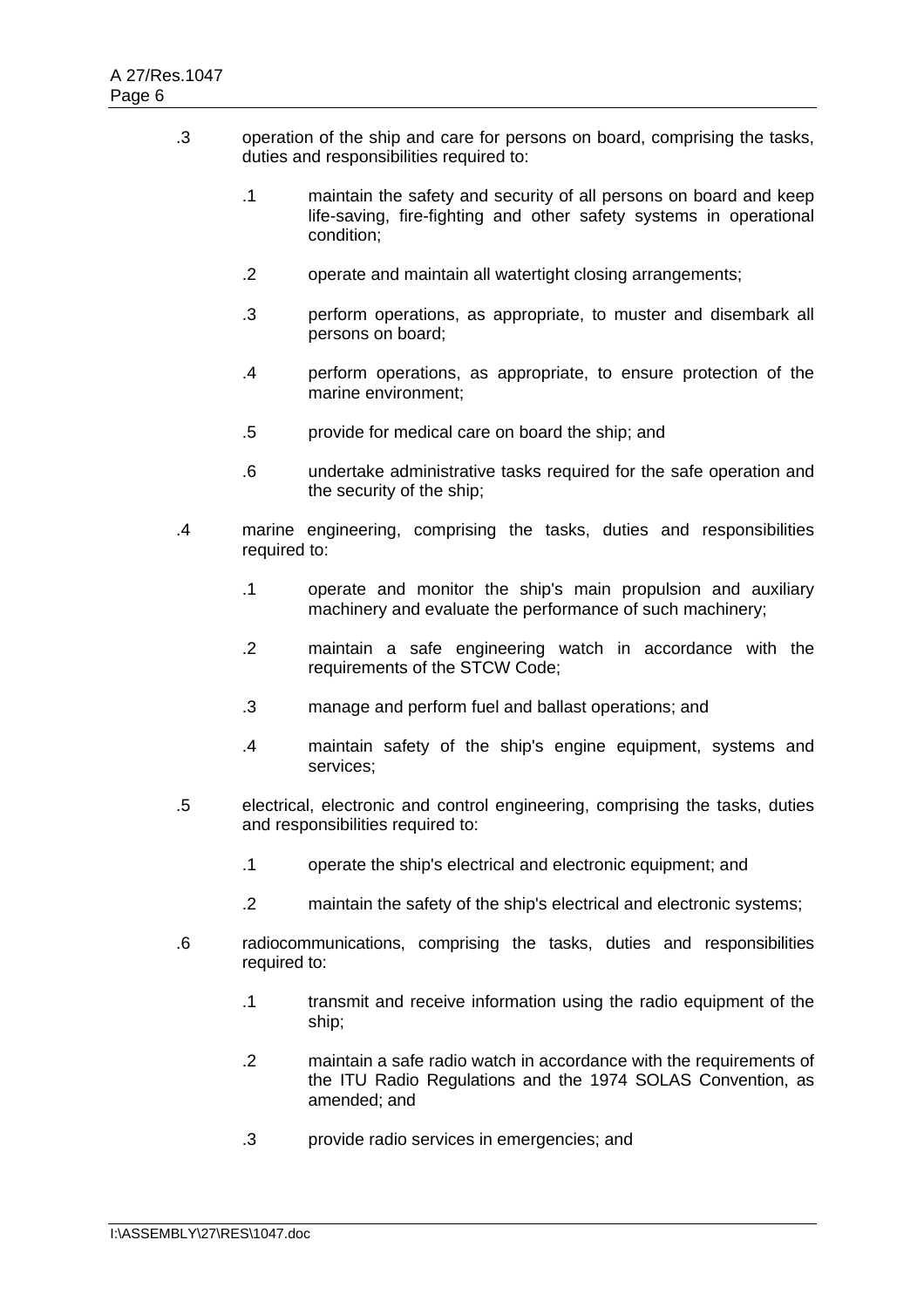.7 maintenance and repair, comprising the tasks, duties and responsibilities required to carry out maintenance and repair work to the ship and its machinery, equipment and systems, as appropriate to the method of maintenance and repair used.

1.3 In addition to the factors and functions in paragraphs 1.1 and 1.2, the determination of the minimum safe manning should also take into account:

- .1 the management of the safety, security and protection of the environment functions of a ship at sea when not under way;
- .2 except in ships of limited size, the provision of qualified deck officers to ensure that it is not necessary for the master to keep regular watches by adopting a three-watch system;
- .3 except in ships of limited propulsion power or operating under provisions for unattended machinery spaces, the provision of qualified engineer officers to ensure that it is not necessary for the chief engineer to keep regular watches by adopting a three-watch system;
- .4 the maintenance of applicable occupational health and hygiene standards on board; and
- .5 the provision of proper food and drinking water for all persons on board, as required.

1.4 In determining the minimum safe manning of a ship, consideration should also be given to:

- .1 the number of qualified and other personnel required to meet peak workload situations and conditions, with due regard to the number of hours of shipboard duties and rest periods assigned to seafarers; and
- .2 the capability of the master and the ship's complement to coordinate the activities necessary for the safe operation and for the security of the ship and for the protection of the marine environment.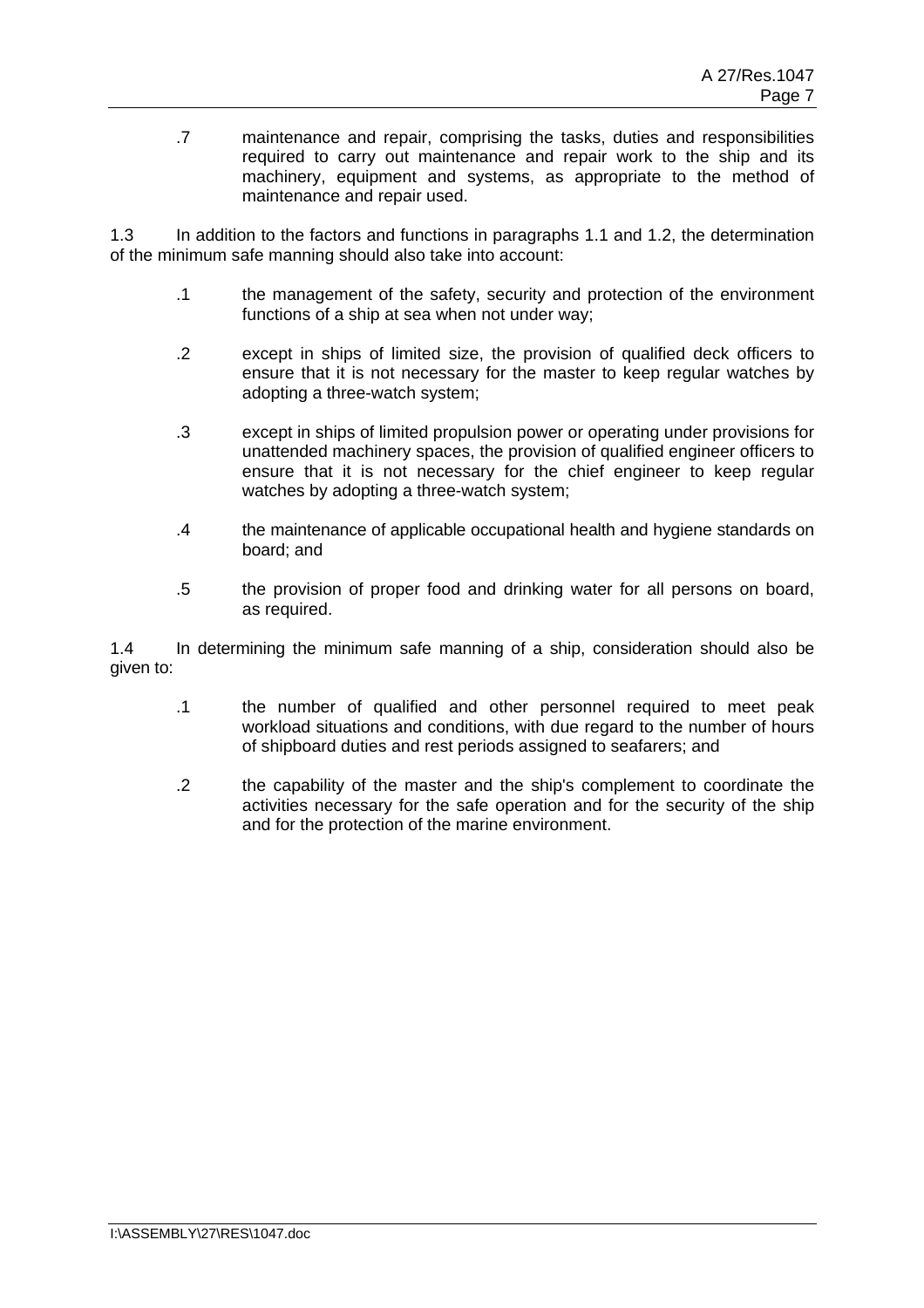## **RESPONSIBILITIES IN THE APPLICATION OF PRINCIPLES OF MINIMUM SAFE MANNING**

#### **1 Responsibilities of companies**

1.1 The Administration may require the company responsible for the operation of the ship to prepare and submit its proposal for the minimum safe manning of a ship in accordance with a form specified by the Administration.

1.2 In preparing a proposal for the minimum safe manning of a ship, the company should apply the principles, recommendations and guidelines contained in this resolution and should be required to:

- .1 make an assessment of the tasks, duties and responsibilities of the ship's complement required for its safe operation, for its security, for protection of the marine environment, and for dealing with emergency situations;
- .2 ensure that fitness for duty provisions and record of hours are implemented;
- .3 make an assessment of numbers and grades/capacities in the ship's complement required for its safe operation, for its security, for protection of the marine environment, and for dealing with emergency situations;
- .4 prepare and submit to the Administration a proposal for the minimum safe manning based upon the assessment of the numbers and grades/capacities in the ship's complement required for its safe operation, for its security and for protection of the marine environment, justifying the proposal by explaining how the proposed ship's complement will deal with emergency situations, including the evacuation of passengers, where necessary;
- .5 ensure that the minimum safe manning is adequate at all times and in all respects, including meeting peak workload situations, conditions and requirements, and is in accordance with the principles, recommendations and guidelines contained in this resolution; and
- .6 prepare and submit to the Administration a new proposal for the minimum safe manning of a ship in the case of changes in trading area(s), construction, machinery, equipment, operation and maintenance or management of the ship, which may affect the safe manning.

#### **2 Approval by the Administration**

2.1 A proposal for the minimum safe manning of a ship submitted by a company to the Administration should be evaluated by the Administration to ensure that:

.1 the proposed ship's complement contains the number and grades/capacities of personnel to fulfil the tasks, duties and responsibilities required for the safe operation of the ship, for its security, for protection of the marine environment and for dealing with emergency situations; and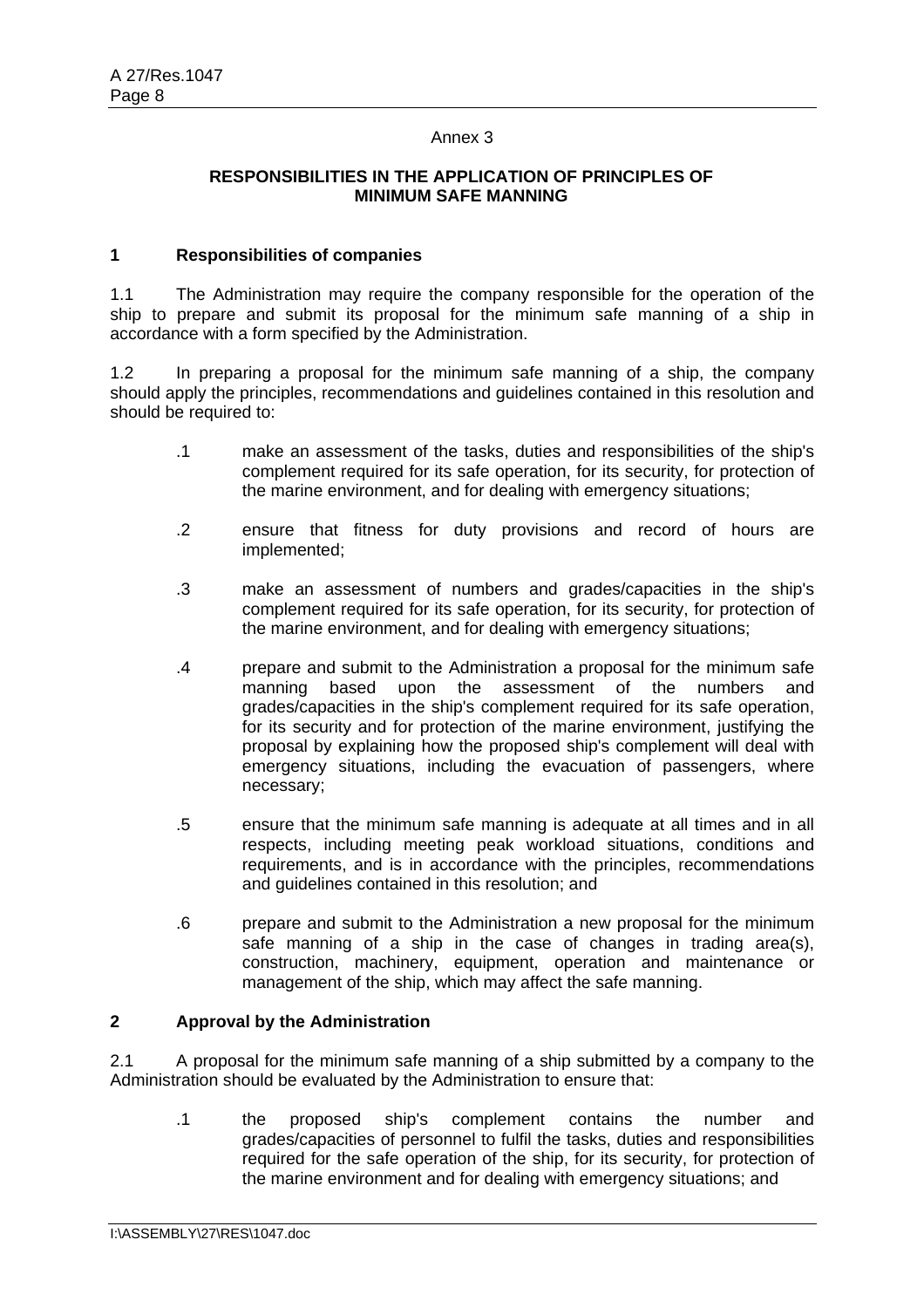.2 the master, officers and other members of the ship's complement are not required to work more hours than is safe in relation to the performance of their duties and the safety of the ship and that the requirements for work and rest hours, in accordance with applicable national regulations, can be complied with.

2.2 In applying such principles, Administrations should take proper account of existing IMO, ILO, ITU and WHO instruments in force which deal with:

- .1 watchkeeping;
- .2 hours of work or rest;
- .3 safety management;
- .4 certification of seafarers;
- .5 training of seafarers;
- .6 occupational safety, health and hygiene;
- .7 crew accommodation and food;
- .8 security; and
- .9 radiocommunications.

2.3 The Administration should require a company to amend a proposal for the minimum safe manning of a ship if, after evaluation of the original proposal submitted by the company, the Administration is unable to approve the proposed composition of the ship's complement.

2.4 The Administration should only approve a proposal for the minimum safe manning of a ship and issue accordingly a minimum safe manning document if it is fully satisfied that the proposed ship's complement is established in accordance with the principles, recommendations and guidelines contained in this resolution, and is adequate in all respects for the safe operation and the security of the ship and for the protection of the marine environment.

2.5 The Administration may withdraw the minimum safe manning document of a ship if the company fails to submit a new proposal for the ship's minimum safe manning when changes in trading area(s), construction, machinery, equipment or operation and maintenance of the ship have taken place which affect the minimum safe manning.

2.6 The Administration should review and may withdraw, as appropriate, the minimum safe manning document of a ship which persistently fails to be in compliance with rest hours requirements.

2.7 The Administration should consider the circumstances very carefully before allowing a minimum safe manning document to contain provisions for less than three qualified officers in charge of a navigational watch, while taking into account all the principles for establishing safe manning.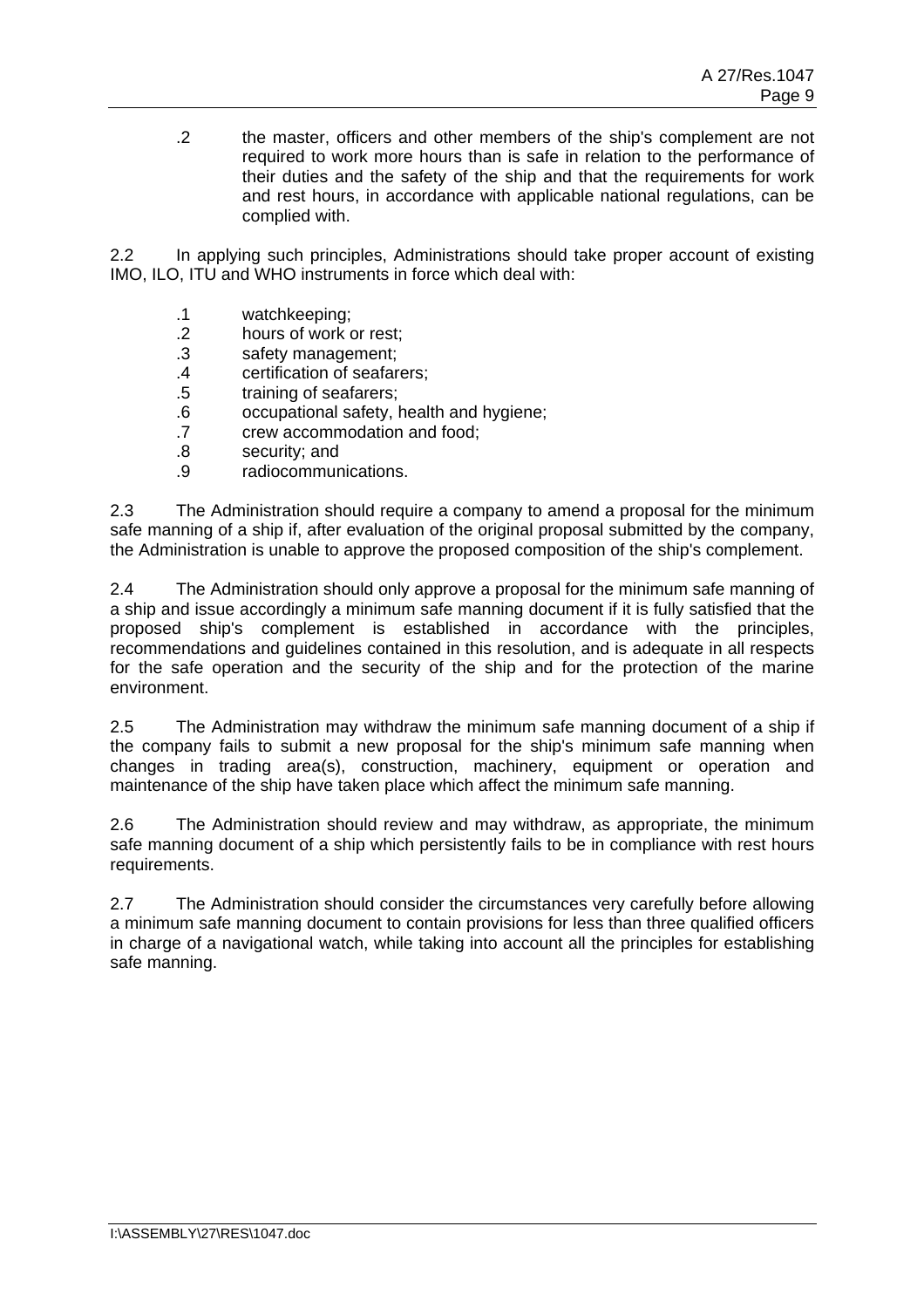## **GUIDANCE ON CONTENTS AND MODEL FORM OF MINIMUM SAFE MANNING DOCUMENT**

1 The following information should be included in the minimum safe manning document issued by the Administration specifying the minimum safe manning:

- .1 a clear statement of the ship's name, port of registry, distinctive number or letters, IMO number, gross tonnage, main propulsion power, type and trading area, whether or not the machinery space is unattended and company as defined in the ISM Code;
- .2 a table showing the number and grades/capacities of the personnel required to be carried, together with any special conditions or other remarks;
- .3 a formal statement by the Administration that, in accordance with the principles and guidelines set out in Annexes 1 and 2, the ship named in the document is considered to be safely manned if, whenever it proceeds to sea, it carries not less than the number and grades/capacities of personnel shown in the document, subject to any special conditions stated therein;
- .4 a statement as to any limitations on the validity of the document by reference to particulars of the individual ship and the nature of service upon which it is engaged; and
- .5 the date of issue and any expiry date of the document together with a signature for and the seal of the Administration.

2 It is recommended that the minimum safe manning document be drawn up in the form corresponding to the model given in the appendix to this Annex. If the language used is not English, the information given should include a translation into English.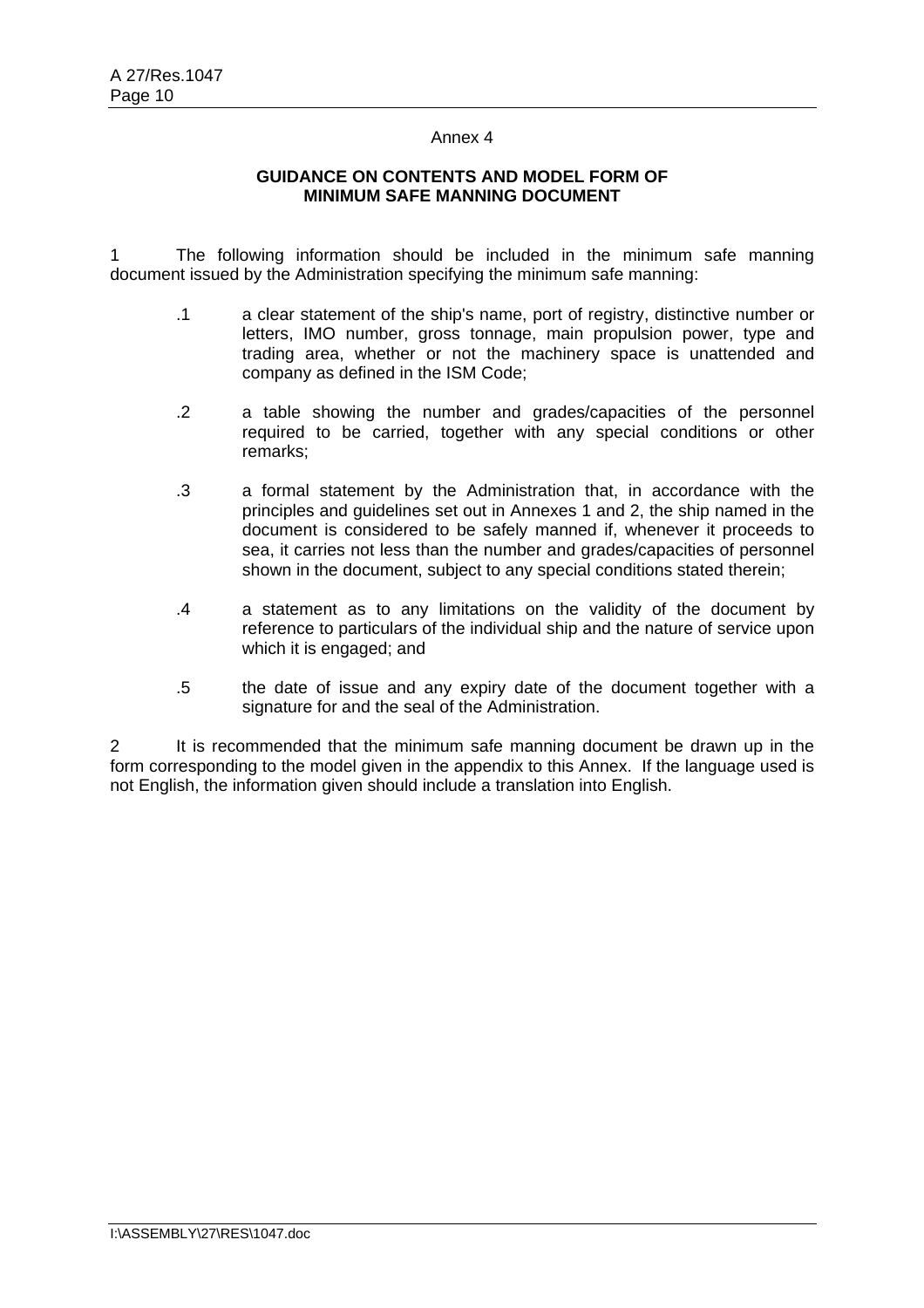## APPENDIX

## **MODEL FORM OF MINIMUM SAFE MANNING DOCUMENT**

# **MINIMUM SAFE MANNING DOCUMENT**

(Official seal) (State)

Issued under the provisions of regulation V/14 of the INTERNATIONAL CONVENTION FOR THE SAFETY OF LIFE AT SEA, 1974, as amended

under the authority of the Government of

(Name of the State)

by

(Administration)

| Particulars of ship                               |
|---------------------------------------------------|
|                                                   |
|                                                   |
|                                                   |
|                                                   |
| Gross tonnage:                                    |
|                                                   |
|                                                   |
|                                                   |
|                                                   |
|                                                   |
|                                                   |
| Periodically unattended machinery space<br>ves/no |
|                                                   |
|                                                   |
| <b>Operating Company</b>                          |

............................................................................................................................

Alternatively the particulars of the ship may be placed horizontally.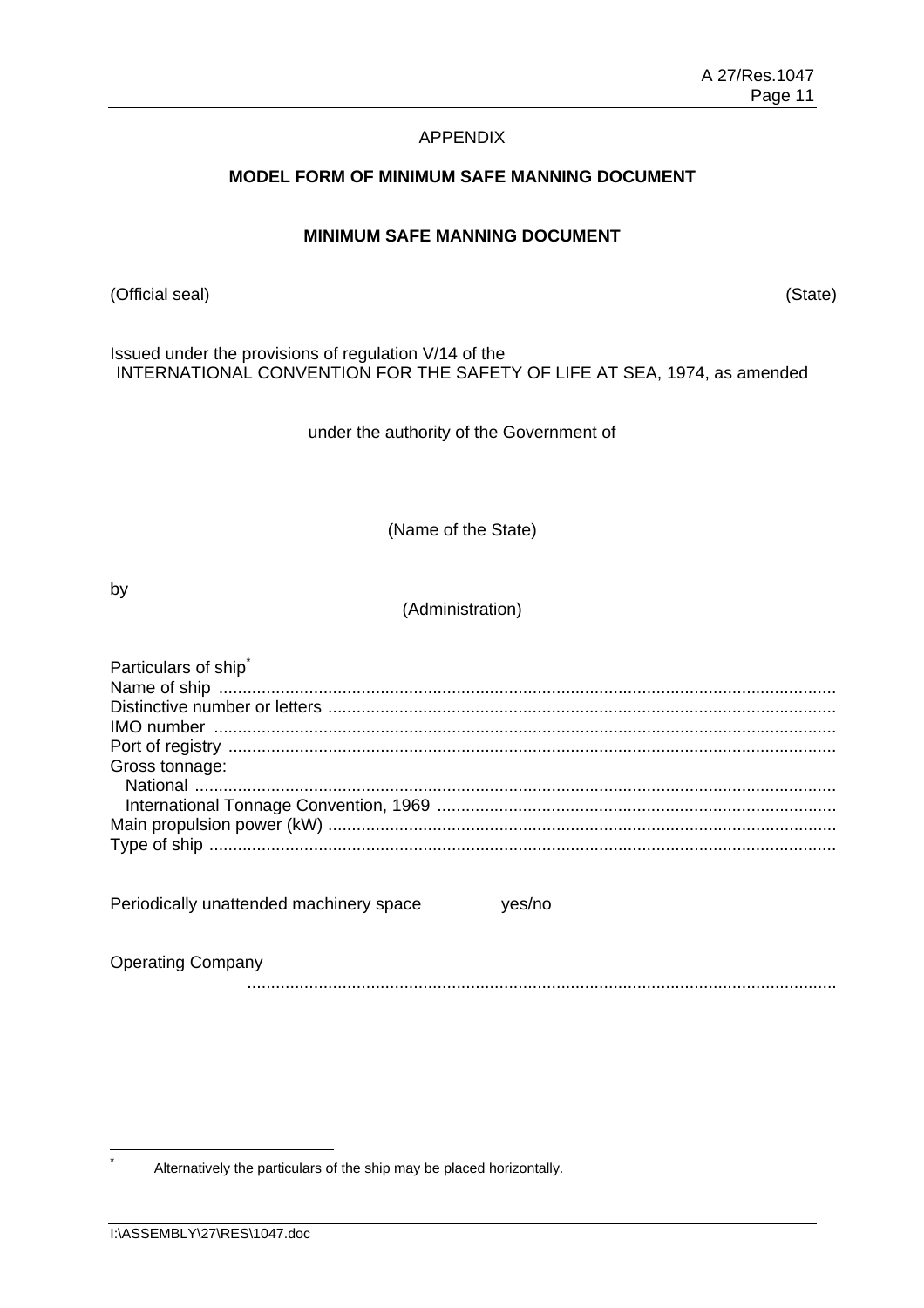Trading area<sup>\*\*</sup>

The ship named in this document is considered to be safely manned if, when it proceeds to sea, it carries not less than the number and grades/capacities of personnel specified in the table(s) below.

| Grade/capacity | Certificate (STCW regulation) | Number of persons |
|----------------|-------------------------------|-------------------|
|                |                               |                   |
|                |                               |                   |
|                |                               |                   |
|                |                               |                   |

| Special requirements or conditions, if any: |                                                        |  |  |                  |  |
|---------------------------------------------|--------------------------------------------------------|--|--|------------------|--|
|                                             |                                                        |  |  |                  |  |
|                                             |                                                        |  |  | (month and year) |  |
|                                             |                                                        |  |  |                  |  |
| (Seal of the Administration)                |                                                        |  |  |                  |  |
|                                             | (Signature for and on behalf of the<br>Administration) |  |  |                  |  |

 $\overline{**}$ Where a trading area other than unlimited is shown, a clear description or map of the trading area should be included in the document.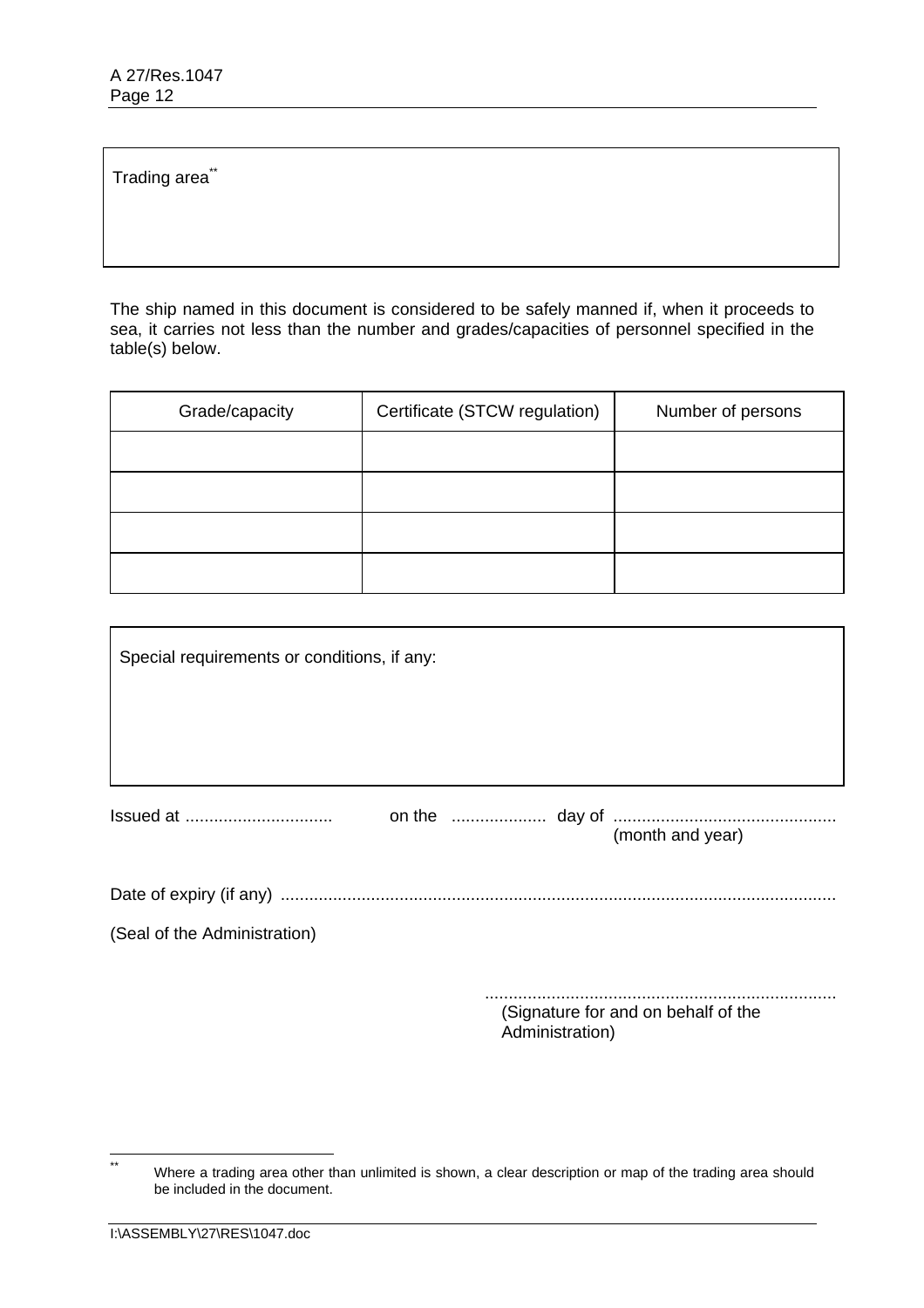# **FRAMEWORK FOR DETERMINING MINIMUM SAFE MANNING**

## **PREAMBLE**

This framework has been developed to assist Administrations and companies in determining minimum safe manning.

# **STEPS FOR DETERMINING MINIMUM SAFE MANNING**

#### **1 Submission from the company**

1.1 Submission of a proposal from the company for minimum safe manning defining the nature of the operation of the ship.

1.2 Submission needs to take into account the requirements of Annexes 2 and 3 in the context of the management of the safety, security and protection of the marine environment functions of a ship.

1.3 The process outlined below should enable companies to achieve greater depth and insight into the interdependencies and interactions of operational elements that influence the amounts of crew member workload and, ultimately, the proposed minimum safe manning level.

#### *Operational functions*

1.4 Beginning this process requires the breakdown of the operational elements into functions. Annex 2 provides guidance on the relevant functions that need to be considered, however, this list is not exclusive. Each function can then be broken down into a task list that includes the attributes listed below.

- .1 **Duration**: What is the time required to execute each task? Time in this case is measurement of total man hours versus the actual duration taken for task completion, since some tasks can be done in a shorter time by using multiple individuals.
- .2 **Frequency**: How often is the task performed? This can be categorized using some form of standard interval (i.e. hourly, daily, weekly, etc.).
- .3 **Competence**: What are the skills, training and qualifications needed to consistently perform the task properly?
- .4 **Importance**: What is the risk or consequence associated with improper performance?